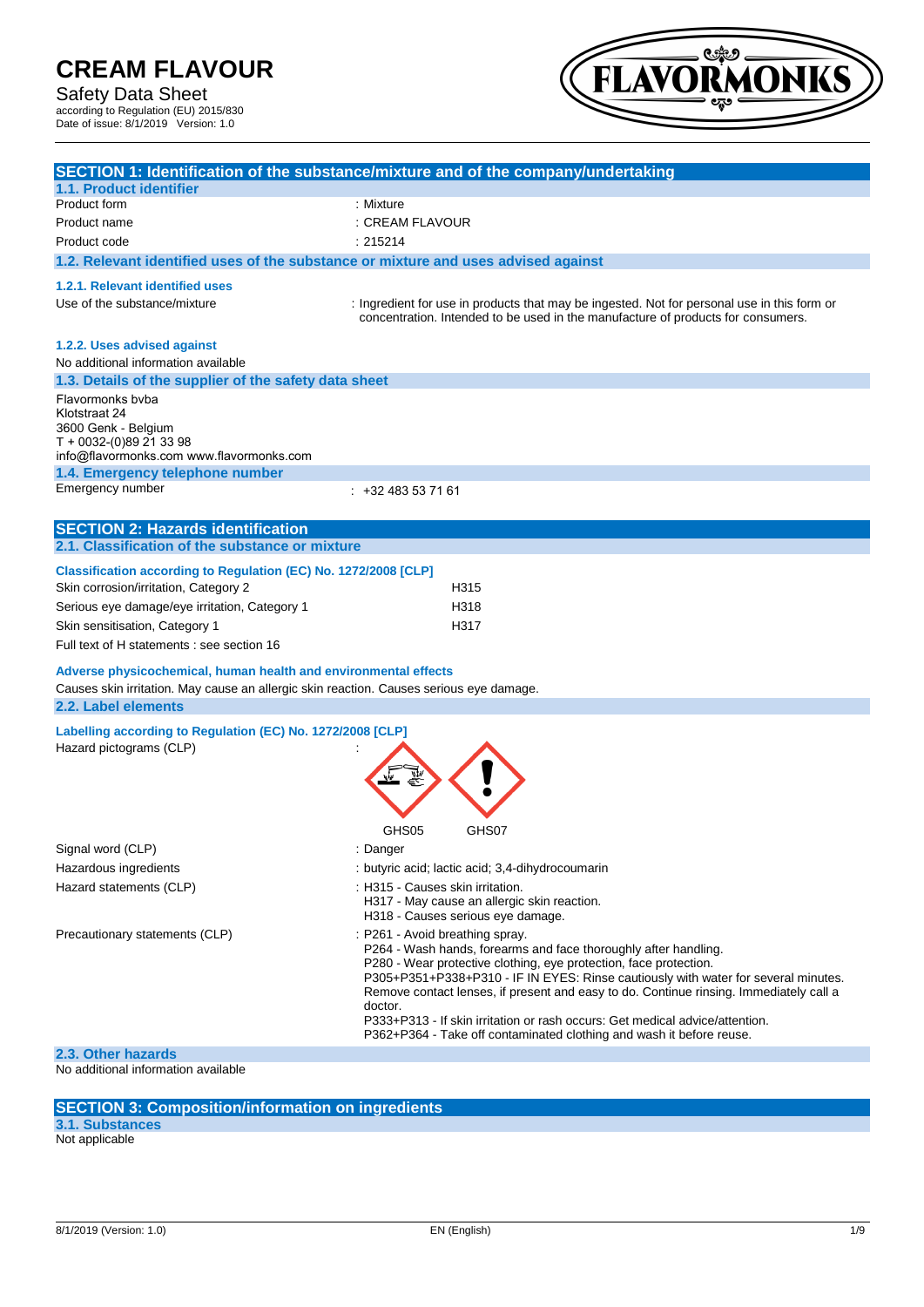### Safety Data Sheet

according to Regulation (EU) 2015/830

|  |  | 3.2. Mixtures |  |
|--|--|---------------|--|
|--|--|---------------|--|

| <b>Name</b>                     | <b>Product identifier</b>                                               | $\frac{9}{6}$ | <b>Classification according to</b><br><b>Regulation (EC) No.</b><br>1272/2008 [CLP]                                             |
|---------------------------------|-------------------------------------------------------------------------|---------------|---------------------------------------------------------------------------------------------------------------------------------|
| lactic acid                     | (CAS-No.) 50-21-5<br>(EC-No.) 200-018-0                                 | $\leq$ 16.5   | Met. Corr. 1, H290<br>Skin Irrit. 2, H315<br>Eye Dam. 1, H318                                                                   |
| 4-hydroxy-3-methoxybenzaldehyde | (CAS-No.) 121-33-5<br>(EC-No.) 204-465-2                                | $\leq$ 3      | Eye Irrit. 2, H319                                                                                                              |
| 2,3-butanedione                 | (CAS-No.) 431-03-8<br>(EC-No.) 207-069-8                                | $\leq$ 2.5    | Flam. Lig. 2, H225<br>Acute Tox. 4 (Inhalation), H332<br>Acute Tox. 4 (Oral), H302<br>Skin Irrit. 2, H315<br>Eye Irrit. 2, H319 |
| butyric acid                    | (CAS-No.) 107-92-6<br>(EC-No.) 203-532-3<br>(EC Index-No.) 607-135-00-X | $\leq$ 2      | Skin Corr. 1B, H314<br>Eye Dam. 1, H318                                                                                         |
| 3,4-dihydrocoumarin             | (CAS-No.) 119-84-6<br>(EC-No.) 204-354-9                                | $\leq$ 1.5    | Skin Sens. 1, H317<br>Acute Tox. 4 (Oral), H302<br>Skin Irrit. 2, H315<br>Eye Irrit. 2, H319                                    |

Full text of H-statements: see section 16

| <b>SECTION 4: First aid measures</b>                                            |                                                                                                                                                                |
|---------------------------------------------------------------------------------|----------------------------------------------------------------------------------------------------------------------------------------------------------------|
| 4.1. Description of first aid measures                                          |                                                                                                                                                                |
| First-aid measures after inhalation                                             | : Remove person to fresh air and keep comfortable for breathing.                                                                                               |
| First-aid measures after skin contact                                           | : Wash skin with plenty of water. Take off contaminated clothing. If skin irritation or rash<br>occurs: Get medical advice/attention.                          |
| First-aid measures after eye contact                                            | : Rinse cautiously with water for several minutes. Remove contact lenses, if present and<br>easy to do. Continue rinsing. Call a physician immediately.        |
| First-aid measures after ingestion                                              | : Call a poison center or a doctor if you feel unwell.                                                                                                         |
| 4.2. Most important symptoms and effects, both acute and delayed                |                                                                                                                                                                |
| Symptoms/effects after skin contact                                             | : Irritation. May cause an allergic skin reaction.                                                                                                             |
| Symptoms/effects after eye contact                                              | : Serious damage to eyes.                                                                                                                                      |
| 4.3. Indication of any immediate medical attention and special treatment needed |                                                                                                                                                                |
| Treat symptomatically.                                                          |                                                                                                                                                                |
| <b>SECTION 5: Firefighting measures</b>                                         |                                                                                                                                                                |
| 5.1. Extinguishing media                                                        |                                                                                                                                                                |
| Suitable extinguishing media                                                    | : Water spray. Dry powder. Foam. Carbon dioxide.                                                                                                               |
| 5.2. Special hazards arising from the substance or mixture                      |                                                                                                                                                                |
| Hazardous decomposition products in case of fire                                | : Toxic fumes may be released.                                                                                                                                 |
| 5.3. Advice for firefighters                                                    |                                                                                                                                                                |
| Protection during firefighting                                                  | : Do not attempt to take action without suitable protective equipment. Self-contained<br>breathing apparatus. Complete protective clothing.                    |
| <b>SECTION 6: Accidental release measures</b>                                   |                                                                                                                                                                |
| 6.1. Personal precautions, protective equipment and emergency procedures        |                                                                                                                                                                |
| 6.1.1. For non-emergency personnel                                              |                                                                                                                                                                |
| <b>Emergency procedures</b>                                                     | : Ventilate spillage area. Avoid contact with skin and eyes. Avoid breathing<br>dust/fume/gas/mist/vapours/spray.                                              |
| 6.1.2. For emergency responders                                                 |                                                                                                                                                                |
| Protective equipment                                                            | : Do not attempt to take action without suitable protective equipment. For further information<br>refer to section 8: "Exposure controls/personal protection". |
| <b>6.2. Environmental precautions</b>                                           |                                                                                                                                                                |
| Avoid release to the environment.                                               |                                                                                                                                                                |
| 6.3. Methods and material for containment and cleaning up                       |                                                                                                                                                                |
| Methods for cleaning up                                                         | : Take up liquid spill into absorbent material.                                                                                                                |
| Other information                                                               | : Dispose of materials or solid residues at an authorized site.                                                                                                |
| 6.4. Reference to other sections                                                |                                                                                                                                                                |
| For further information refer to section 13.                                    |                                                                                                                                                                |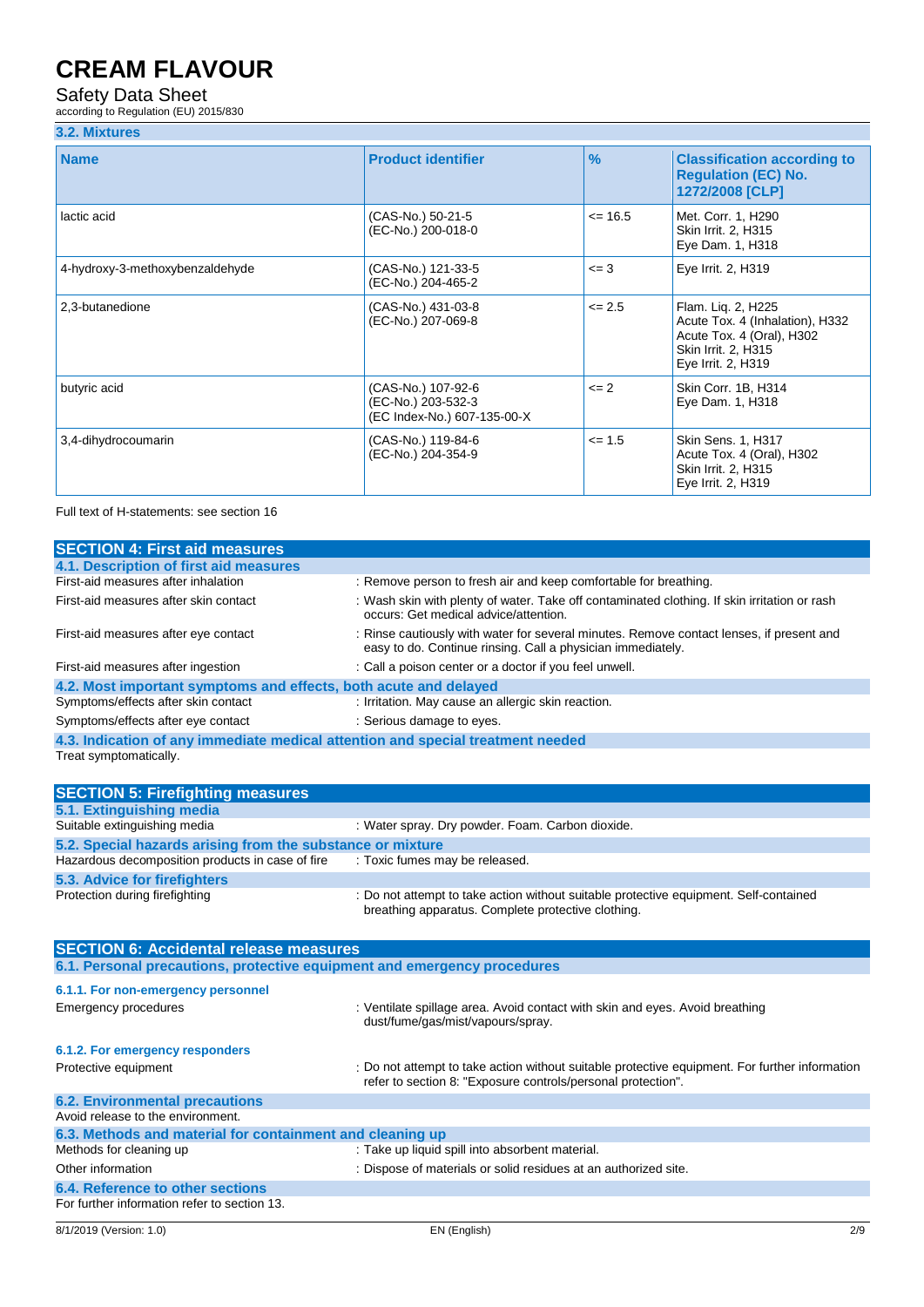#### Safety Data Sheet

according to Regulation (EU) 2015/830

| $100001$ and $101000$ and $10100$ $10000$                         |                                                                                                                                                                                                                           |  |  |
|-------------------------------------------------------------------|---------------------------------------------------------------------------------------------------------------------------------------------------------------------------------------------------------------------------|--|--|
| <b>SECTION 7: Handling and storage</b>                            |                                                                                                                                                                                                                           |  |  |
| 7.1. Precautions for safe handling                                |                                                                                                                                                                                                                           |  |  |
| Precautions for safe handling                                     | : Ensure good ventilation of the work station. Avoid contact with skin and eyes. Wear<br>personal protective equipment. Avoid breathing dust/fume/gas/mist/vapours/spray.                                                 |  |  |
| Hygiene measures                                                  | : Wash contaminated clothing before reuse. Contaminated work clothing should not be<br>allowed out of the workplace. Do not eat, drink or smoke when using this product. Always<br>wash hands after handling the product. |  |  |
| 7.2. Conditions for safe storage, including any incompatibilities |                                                                                                                                                                                                                           |  |  |
| Storage conditions                                                | : Store in a well-ventilated place. Keep cool.                                                                                                                                                                            |  |  |
|                                                                   |                                                                                                                                                                                                                           |  |  |

#### **7.3. Specific end use(s)**

No additional information available

### **SECTION 8: Exposure controls/personal protection**

| 8.1. Control parameters    |                                         |                          |  |
|----------------------------|-----------------------------------------|--------------------------|--|
| 2,3-butanedione (431-03-8) |                                         |                          |  |
| Belgium                    | Limit value $(mg/m3)$                   | $0.04$ mg/m <sup>3</sup> |  |
| Belgium                    | Limit value (ppm)                       | $0.01$ ppm               |  |
| Belgium                    | Short time value (mg/m <sup>3</sup> )   | $0.07$ mg/m <sup>3</sup> |  |
| Belgium                    | Short time value (ppm)                  | $0.02$ ppm               |  |
| Germany                    | TRGS 910 Acceptable concentration notes |                          |  |
| United Kingdom             | WEL TWA (mg/m <sup>3</sup> )            | $0.07$ mg/m <sup>3</sup> |  |
| United Kingdom             | WEL STEL (mg/m <sup>3</sup> )           | $0.36$ mg/m <sup>3</sup> |  |
| United Kingdom             | WEL STEL (ppm)                          | $0.1$ ppm                |  |
| USA - ACGIH                | ACGIH TWA (ppm)                         | $0.01$ ppm               |  |
| USA - ACGIH                | ACGIH STEL (ppm)                        | $0.02$ ppm               |  |

#### **8.2. Exposure controls**

### **Appropriate engineering controls:**

Ensure good ventilation of the work station.

| Hand protection:                                                         |  |  |
|--------------------------------------------------------------------------|--|--|
| Protective gloves                                                        |  |  |
| Eye protection:                                                          |  |  |
| Safety glasses                                                           |  |  |
| Skin and body protection:                                                |  |  |
| Wear suitable protective clothing                                        |  |  |
| <b>Respiratory protection:</b>                                           |  |  |
| In case of insufficient ventilation, wear suitable respiratory equipment |  |  |

#### **Environmental exposure controls:**

Avoid release to the environment.

| <b>SECTION 9: Physical and chemical properties</b>         |                     |  |
|------------------------------------------------------------|---------------------|--|
| 9.1. Information on basic physical and chemical properties |                     |  |
| Physical state                                             | : Liquid            |  |
| Appearance                                                 | : Liquid.           |  |
| Colour                                                     | : Colourless.       |  |
| Odour                                                      | : characteristic.   |  |
| Odour threshold                                            | : No data available |  |
| рH                                                         | : No data available |  |
| Relative evaporation rate (butylacetate=1)                 | : No data available |  |
| Melting point                                              | : Not applicable    |  |
| Freezing point                                             | : No data available |  |
| Boiling point                                              | : No data available |  |
| Flash point                                                | : 94.1 °C           |  |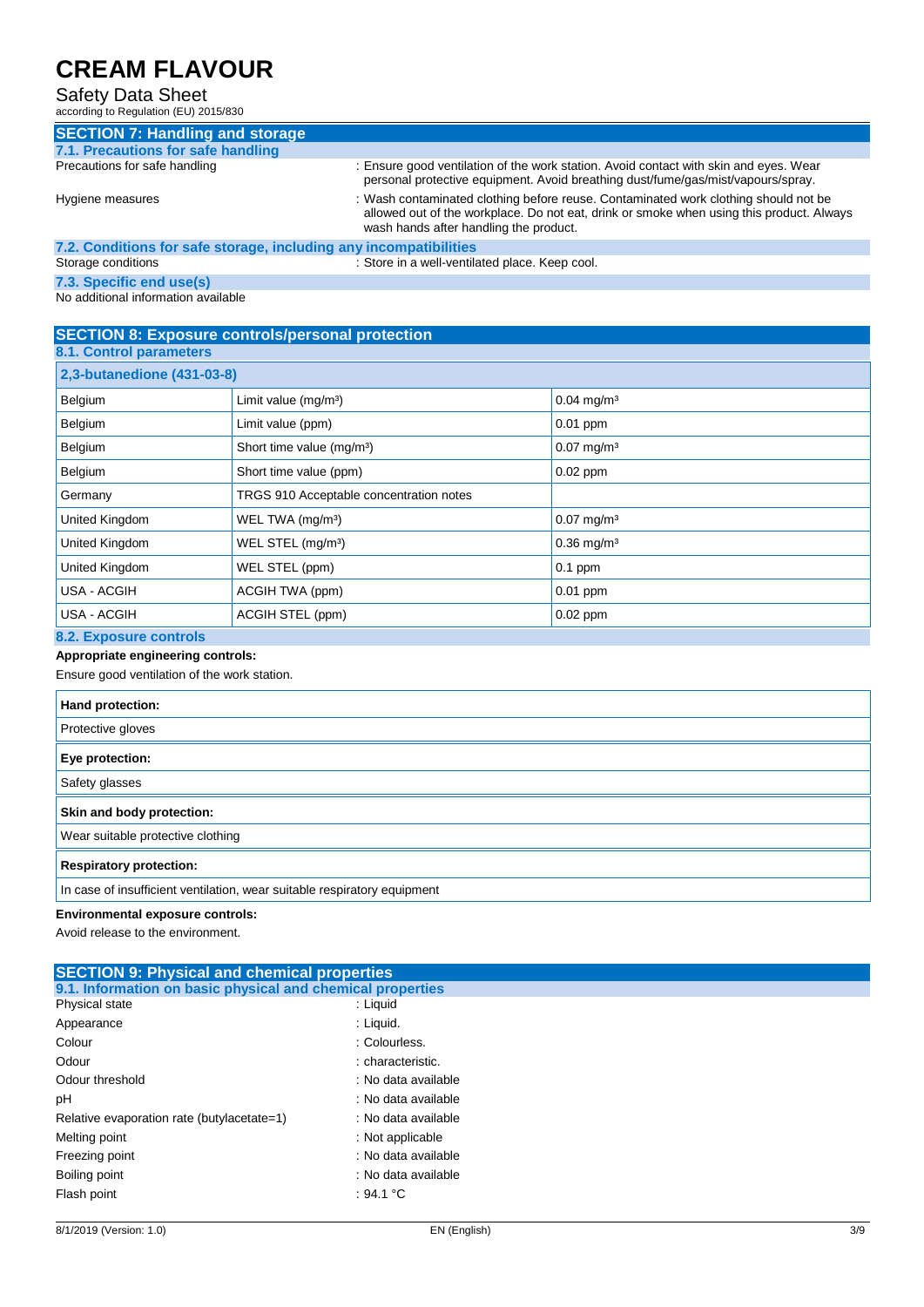### Safety Data Sheet

according to Regulation (EU) 2015/830

| Auto-ignition temperature        | : No data available |  |
|----------------------------------|---------------------|--|
| Decomposition temperature        | : No data available |  |
| Flammability (solid, gas)        | : Not applicable    |  |
| Vapour pressure                  | : No data available |  |
| Relative vapour density at 20 °C | : No data available |  |
| Relative density                 | : No data available |  |
| Solubility                       | : No data available |  |
| Log Pow                          | : No data available |  |
| Viscosity, kinematic             | : No data available |  |
| Viscosity, dynamic               | : No data available |  |
| <b>Explosive properties</b>      | : No data available |  |
| Oxidising properties             | : No data available |  |
| <b>Explosive limits</b>          | : No data available |  |
| 9.2. Other information           |                     |  |

No additional information available

| <b>SECTION 10: Stability and reactivity</b>                                        |
|------------------------------------------------------------------------------------|
| <b>10.1. Reactivity</b>                                                            |
| The product is non-reactive under normal conditions of use, storage and transport. |
| <b>10.2. Chemical stability</b>                                                    |
| Stable under normal conditions.                                                    |
| 10.3. Possibility of hazardous reactions                                           |
| No dangerous reactions known under normal conditions of use.                       |
| 10.4. Conditions to avoid                                                          |
| None under recommended storage and handling conditions (see section 7).            |
| 10.5. Incompatible materials                                                       |
| No additional information available                                                |

**10.6. Hazardous decomposition products**

Under normal conditions of storage and use, hazardous decomposition products should not be produced.

| <b>SECTION 11: Toxicological information</b> |                                                                                                              |
|----------------------------------------------|--------------------------------------------------------------------------------------------------------------|
| 11.1. Information on toxicological effects   |                                                                                                              |
| Acute toxicity (oral)                        | : Not classified                                                                                             |
| Acute toxicity (dermal)                      | : Not classified                                                                                             |
| Acute toxicity (inhalation)                  | : Not classified                                                                                             |
| <b>butyric acid (107-92-6)</b>               |                                                                                                              |
| LD50 oral rat                                | 1632 mg/kg bodyweight (Equivalent or similar to OECD 401, Rat, Male / female,<br>Experimental value, Oral)   |
| LD50 dermal rabbit                           | 6096 mg/kg bodyweight (Equivalent or similar to OECD 402, 14 h, Rabbit, Male,<br>Experimental value, Dermal) |

| <b>Iactic acid (50-21-5)</b> |                               |
|------------------------------|-------------------------------|
| LD50 oral rat                | 3543 mg/kg (Rat)              |
| LD50 dermal rabbit           | $\vert$ > 2000 mg/kg (Rabbit) |

| 4-hydroxy-3-methoxybenzaldehyde (121-33-5) |                                                                                                                               |
|--------------------------------------------|-------------------------------------------------------------------------------------------------------------------------------|
| LD50 oral rat                              | 3300 mg/kg bodyweight (Equivalent or similar to OECD 401, Rat, Male / female,<br>Experimental value, Oral, 14 day(s))         |
| LD50 dermal rat                            | > 2000 mg/kg bodyweight (OECD 402: Acute Dermal Toxicity, 24 h, Rat, Male / female,<br>Experimental value, Dermal, 14 day(s)) |

| 2,3-butanedione (431-03-8)        |                                            |
|-----------------------------------|--------------------------------------------|
| LD50 oral rat                     | 1580 mg/kg (Rat, Experimental value, Oral) |
| LD50 dermal rabbit                | > 5000 mg/kg (Rabbit, Dermal)              |
| Skin corrosion/irritation         | : Causes skin irritation.                  |
| Serious eye damage/irritation     | : Causes serious eye damage.               |
| Respiratory or skin sensitisation | : May cause an allergic skin reaction.     |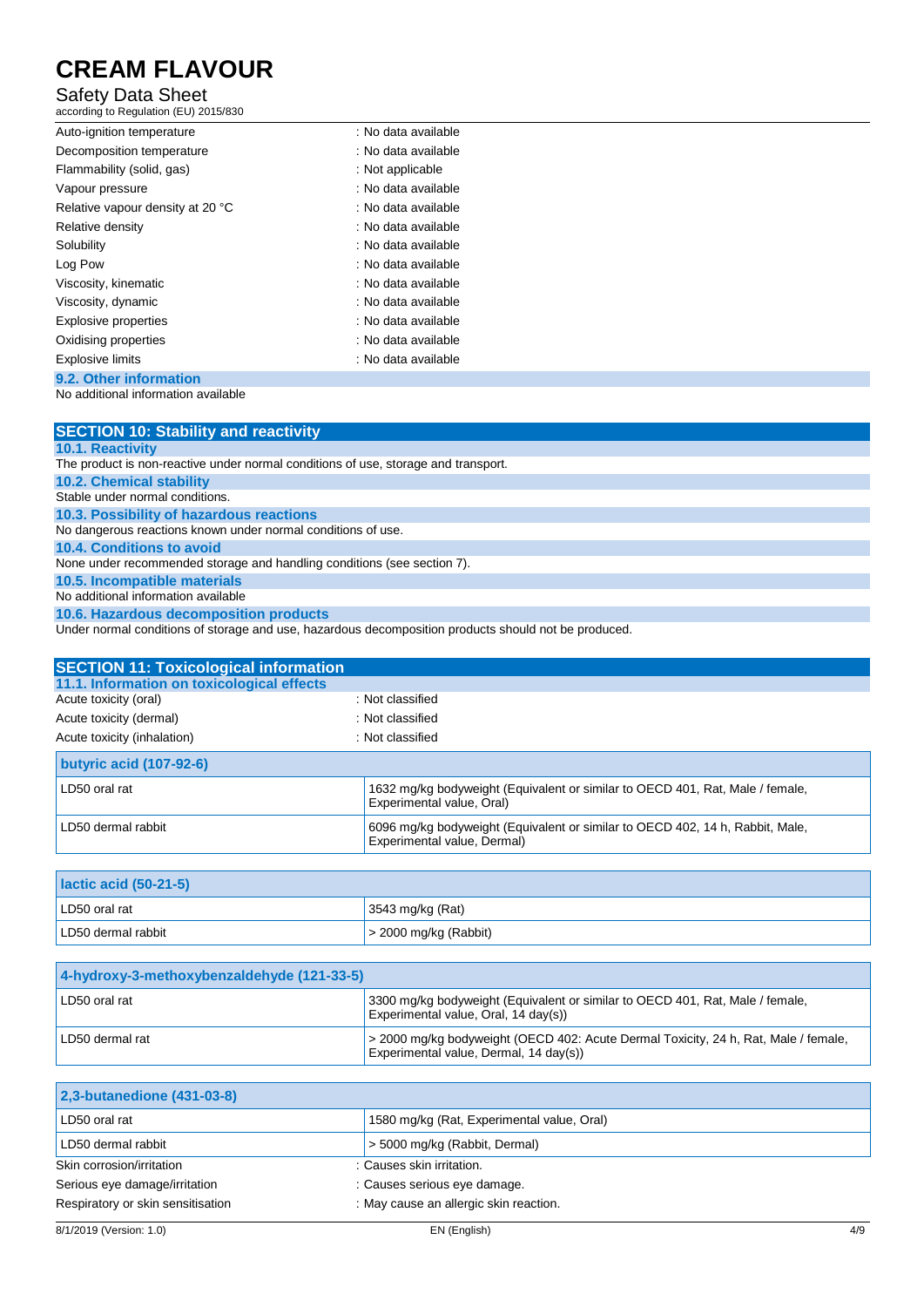#### Safety Data Sheet

according to Regulation (EU) 2015/830

| Germ cell mutagenicity | : Not classified |  |
|------------------------|------------------|--|
| Carcinogenicity        | : Not classified |  |
| Reproductive toxicity  | : Not classified |  |
| STOT-single exposure   | : Not classified |  |
| STOT-repeated exposure | : Not classified |  |
| Aspiration hazard      | : Not classified |  |
|                        |                  |  |

| <b>SECTION 12: Ecological information</b> |                                                                                                                                    |  |
|-------------------------------------------|------------------------------------------------------------------------------------------------------------------------------------|--|
| 12.1. Toxicity                            |                                                                                                                                    |  |
| Ecology - general                         | : The product is not considered harmful to aquatic organisms nor to cause long-term<br>adverse effects in the environment.         |  |
| Acute aquatic toxicity                    | : Not classified                                                                                                                   |  |
| Chronic aquatic toxicity                  | : Not classified                                                                                                                   |  |
| butyric acid (107-92-6)                   |                                                                                                                                    |  |
| LC50 fish 1                               | 77 mg/l (OECD 203: Fish, Acute Toxicity Test, 96 h, Pimephales promelas, Flow-through<br>system, Fresh water, Read-across, Lethal) |  |
| EC50 Daphnia 1                            | 51.25 mg/l (DIN 38412-11, 48 h, Daphnia magna, Static system, Fresh water, Read-<br>across, Locomotor effect)                      |  |
| EC50 72h algae (1)                        | 44.7 mg/l (DIN 38412-9, Scenedesmus subspicatus, Static system, Fresh water, Read-<br>across, Nominal concentration)               |  |

| lactic acid (50-21-5)   |                                                                                                                                     |
|-------------------------|-------------------------------------------------------------------------------------------------------------------------------------|
| LC50 fish 1             | 320 mg/l (LC50; OECD 203: Fish, Acute Toxicity Test; 96 h; Brachydanio rerio; Semi-<br>static system; Fresh water; Read-across)     |
| LC50 fish 2             | 180 mg/l (NOEC; OECD 203: Fish, Acute Toxicity Test; 96 h; Brachydanio rerio; Semi-<br>static system; Fresh water; Read-across)     |
| EC50 Daphnia 1          | 250 mg/l (EC50; OECD 202: Daphnia sp. Acute Immobilisation Test; 48 h; Daphnia<br>magna; Static system; Fresh water; Read-across)   |
| Threshold limit algae 1 | 1.9 g/l (NOEC; OECD 201: Alga, Growth Inhibition Test; 70 h; Selenastrum capricornutum;<br>Static system; Fresh water; Read-across) |
| Threshold limit algae 2 | 3.5 g/l (EC50; OECD 201: Alga, Growth Inhibition Test; 70 h; Selenastrum capricornutum;<br>Static system; Fresh water; Read-across) |

| 4-hydroxy-3-methoxybenzaldehyde (121-33-5) |                                                                                                                                                  |  |
|--------------------------------------------|--------------------------------------------------------------------------------------------------------------------------------------------------|--|
| LC50 fish 1                                | 57 mg/l (Equivalent or similar to OECD 203, 96 h, Pimephales promelas, Flow-through<br>system, Fresh water, Experimental value)                  |  |
| EC50 Daphnia 1                             | 36.79 mg/l (OECD 202: Daphnia sp. Acute Immobilisation Test, 48 h, Daphnia magna,<br>Static system, Fresh water, Experimental value, GLP)        |  |
| ErC50 (algae)                              | 120 mg/l (OECD 201: Alga, Growth Inhibition Test, 72 h, Pseudokirchneriella subcapitata,<br>Static system, Fresh water, Experimental value, GLP) |  |
| 12.2. Persistence and degradability        |                                                                                                                                                  |  |
| butyric acid (107-92-6)                    |                                                                                                                                                  |  |
| Persistence and degradability              | Biodegradable in the soil. Readily biodegradable in water. Inherently biodegradable.                                                             |  |
| Chemical oxygen demand (COD)               | 1.95 g $O_2$ /g substance                                                                                                                        |  |
| <b>ThOD</b>                                | 1.818 g $O2/g$ substance                                                                                                                         |  |

| <b>Iactic acid (50-21-5)</b>    |                                 |
|---------------------------------|---------------------------------|
| Persistence and degradability   | Readily biodegradable in water. |
| Biochemical oxygen demand (BOD) | 0.45 g $O_2$ /g substance       |
| Chemical oxygen demand (COD)    | 0.9 g $O_2$ /g substance        |
| <b>ThOD</b>                     | 1.066 g $O_2$ /g substance      |
| BOD (% of ThOD)                 | $0.22 - 0.59$                   |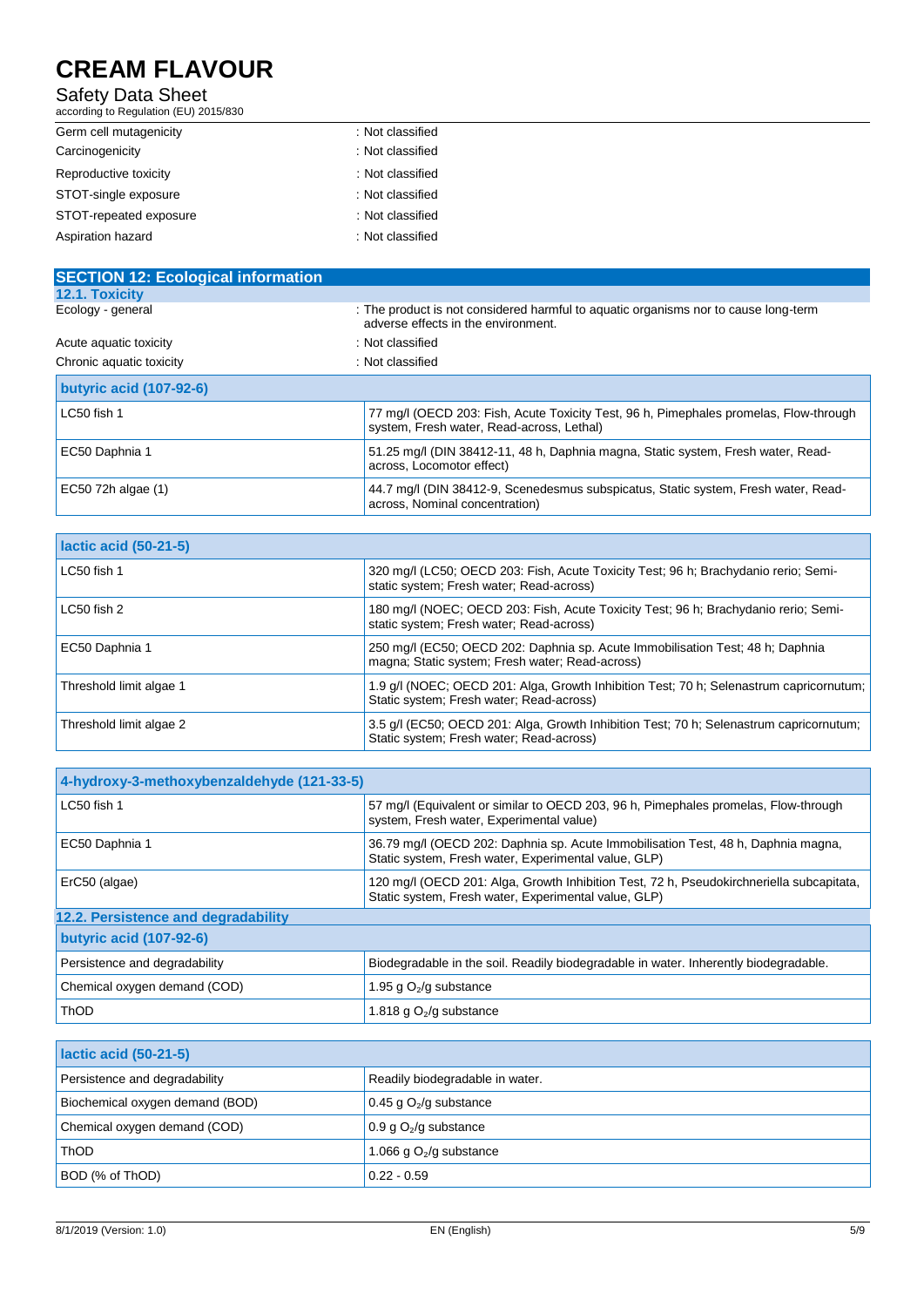### Safety Data Sheet

| according to Regulation (EU) 2015/830      |                                                                                                             |
|--------------------------------------------|-------------------------------------------------------------------------------------------------------------|
| 4-hydroxy-3-methoxybenzaldehyde (121-33-5) |                                                                                                             |
| Persistence and degradability              | Readily biodegradable in water.                                                                             |
|                                            |                                                                                                             |
| 2,3-butanedione (431-03-8)                 |                                                                                                             |
| Persistence and degradability              | Biodegradability in water: no data available.                                                               |
| <b>ThOD</b>                                | 1.67247 g $O2/g$ substance                                                                                  |
| 12.3. Bioaccumulative potential            |                                                                                                             |
| <b>butyric acid (107-92-6)</b>             |                                                                                                             |
| BCF other aquatic organisms 1              | 3.162 (BCFBAF v3.00, Calculated value)                                                                      |
| Log Pow                                    | 1.1 (Experimental value, OECD 117: Partition Coefficient (n-octanol/water), HPLC method,<br>$25^{\circ}$ C) |
| Bioaccumulative potential                  | Low potential for bioaccumulation (Log Kow $<$ 4).                                                          |
|                                            |                                                                                                             |
| lactic acid (50-21-5)                      |                                                                                                             |
| Log Pow                                    | -0.6 (Experimental value; OECD 117: Partition Coefficient (n-octanol/water), HPLC<br>method; $20 °C$ )      |
| Bioaccumulative potential                  | Bioaccumulation: not applicable.                                                                            |

| 4-hydroxy-3-methoxybenzaldehyde (121-33-5) |                                                                                                            |
|--------------------------------------------|------------------------------------------------------------------------------------------------------------|
| Log Pow                                    | 1.17 (Experimental value, OECD 107: Partition Coefficient (n-octanol/water): Shake Flask<br>Method, 25 °C) |
| Bioaccumulative potential                  | Low potential for bioaccumulation (Log Kow $<$ 4).                                                         |

| $3,4$ -dihydrocoumarin (119-84-6) |                                                    |
|-----------------------------------|----------------------------------------------------|
| Log Pow                           | 0.97                                               |
| Bioaccumulative potential         | Low potential for bioaccumulation (Log Kow $<$ 4). |

| 2,3-butanedione (431-03-8)     |                                                        |  |
|--------------------------------|--------------------------------------------------------|--|
| Bioaccumulative potential      | No bioaccumulation data available.                     |  |
| 12.4. Mobility in soil         |                                                        |  |
| <b>butyric acid (107-92-6)</b> |                                                        |  |
| Surface tension                | $0.0685$ N/m (20 °C, 1 g/l)                            |  |
| Ecology - soil                 | No (test) data on mobility of the substance available. |  |

| 4-hydroxy-3-methoxybenzaldehyde (121-33-5) |                                     |
|--------------------------------------------|-------------------------------------|
| Log Koc                                    | 3.438 (log Koc, Experimental value) |
| Ecology - soil                             | Low potential for mobility in soil. |

| 2,3-butanedione (431-03-8)                 |                                                                                                                                                                                 |  |
|--------------------------------------------|---------------------------------------------------------------------------------------------------------------------------------------------------------------------------------|--|
| Ecology - soil                             | No (test) data on mobility of the substance available.                                                                                                                          |  |
| 12.5. Results of PBT and vPvB assessment   |                                                                                                                                                                                 |  |
| <b>Component</b>                           |                                                                                                                                                                                 |  |
| butyric acid (107-92-6)                    | This substance/mixture does not meet the PBT criteria of REACH regulation, annex XIII<br>This substance/mixture does not meet the vPvB criteria of REACH regulation, annex XIII |  |
| 4-hydroxy-3-methoxybenzaldehyde (121-33-5) | This substance/mixture does not meet the PBT criteria of REACH regulation, annex XIII<br>This substance/mixture does not meet the vPvB criteria of REACH regulation, annex XIII |  |
| 12.6. Other adverse effects                |                                                                                                                                                                                 |  |
| No additional information available        |                                                                                                                                                                                 |  |

No additional information available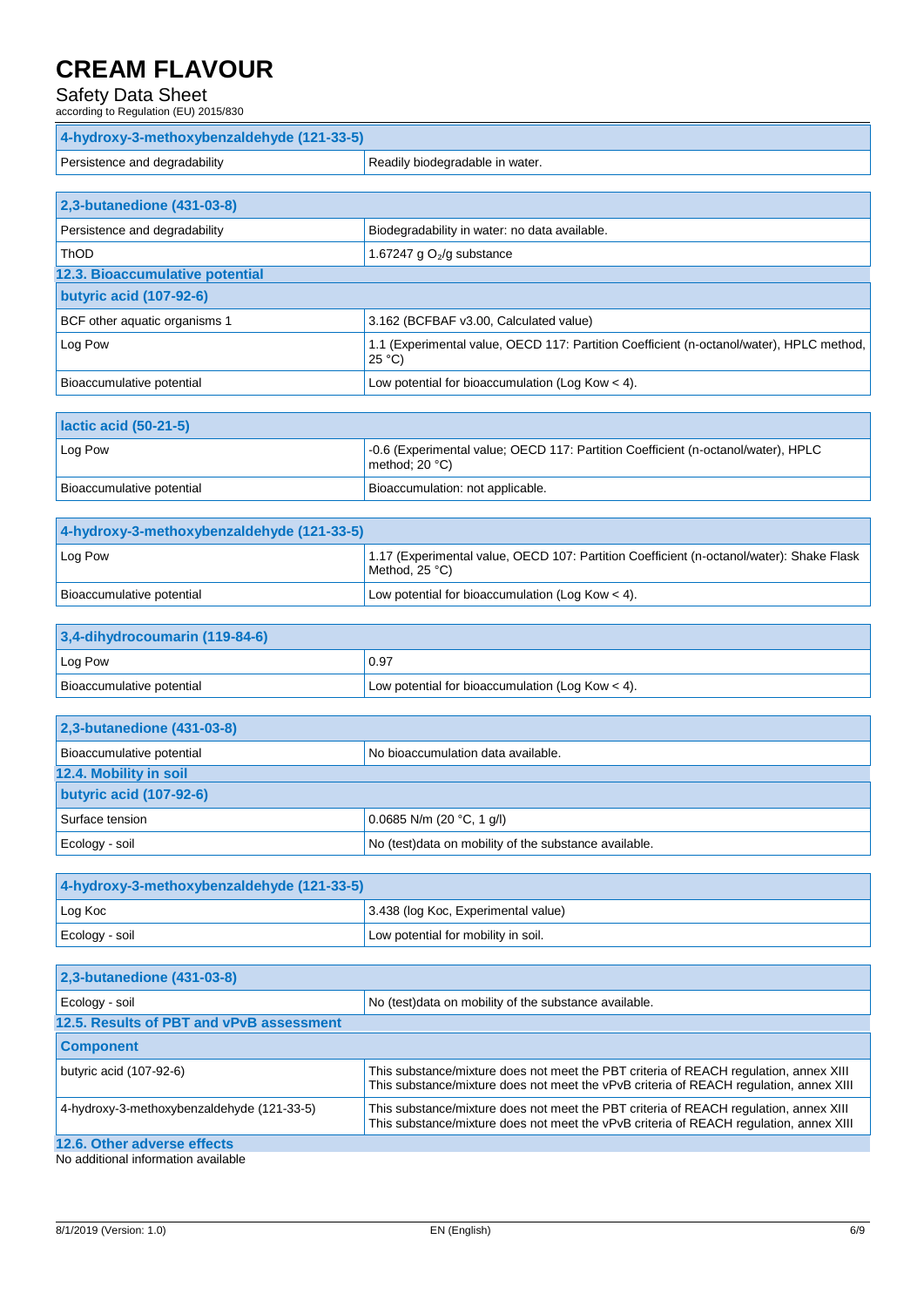### Safety Data Sheet

according to Regulation (EU) 2015/830

### **SECTION 13: Disposal considerations**

**13.1. Waste treatment methods**

: Dispose of contents/container in accordance with licensed collector's sorting instructions.

| <b>SECTION 14: Transport information</b>                                 |                                          |  |
|--------------------------------------------------------------------------|------------------------------------------|--|
| In accordance with ADR / RID / IMDG / IATA / ADN                         |                                          |  |
| 14.1. UN number                                                          |                                          |  |
| UN-No. (ADR)                                                             | : Not applicable                         |  |
| UN-No. (IMDG)                                                            | : Not applicable                         |  |
| UN-No. (IATA)                                                            | : Not applicable                         |  |
| UN-No. (ADN)                                                             | : Not applicable                         |  |
| UN-No. (RID)                                                             | : Not applicable                         |  |
| 14.2. UN proper shipping name                                            |                                          |  |
| Proper Shipping Name (ADR)                                               | : Not applicable                         |  |
| Proper Shipping Name (IMDG)                                              | : Not applicable                         |  |
| Proper Shipping Name (IATA)                                              | : Not applicable                         |  |
| Proper Shipping Name (ADN)                                               | : Not applicable                         |  |
| Proper Shipping Name (RID)                                               | : Not applicable                         |  |
| 14.3. Transport hazard class(es)                                         |                                          |  |
| <b>ADR</b>                                                               |                                          |  |
| Transport hazard class(es) (ADR)                                         | : Not applicable                         |  |
| <b>IMDG</b>                                                              |                                          |  |
| Transport hazard class(es) (IMDG)                                        | : Not applicable                         |  |
| IATA                                                                     |                                          |  |
| Transport hazard class(es) (IATA)                                        | : Not applicable                         |  |
| ADN                                                                      |                                          |  |
| Transport hazard class(es) (ADN)                                         | : Not applicable                         |  |
| rid                                                                      |                                          |  |
| Transport hazard class(es) (RID)                                         | : Not applicable                         |  |
| 14.4. Packing group                                                      |                                          |  |
| Packing group (ADR)                                                      | : Not applicable                         |  |
| Packing group (IMDG)                                                     | : Not applicable                         |  |
| Packing group (IATA)                                                     | : Not applicable                         |  |
| Packing group (ADN)                                                      | : Not applicable                         |  |
| Packing group (RID)                                                      | : Not applicable                         |  |
| <b>14.5. Environmental hazards</b>                                       |                                          |  |
| Dangerous for the environment                                            | : No                                     |  |
| Marine pollutant                                                         | : No                                     |  |
| Other information                                                        | : No supplementary information available |  |
| 14.6. Special precautions for user                                       |                                          |  |
| <b>Overland transport</b>                                                |                                          |  |
| Not applicable                                                           |                                          |  |
| <b>Transport by sea</b>                                                  |                                          |  |
| Not applicable                                                           |                                          |  |
|                                                                          |                                          |  |
| Air transport                                                            |                                          |  |
| Not applicable                                                           |                                          |  |
| Inland waterway transport                                                |                                          |  |
| Not applicable                                                           |                                          |  |
| <b>Rail transport</b>                                                    |                                          |  |
| Not applicable                                                           |                                          |  |
| 14.7. Transport in bulk according to Annex II of Marpol and the IBC Code |                                          |  |
| Not applicable                                                           |                                          |  |
|                                                                          |                                          |  |
| <b>SECTION 15: Regulatory information</b>                                |                                          |  |

**15.1. Safety, health and environmental regulations/legislation specific for the substance or mixture**

**15.1.1. EU-Regulations**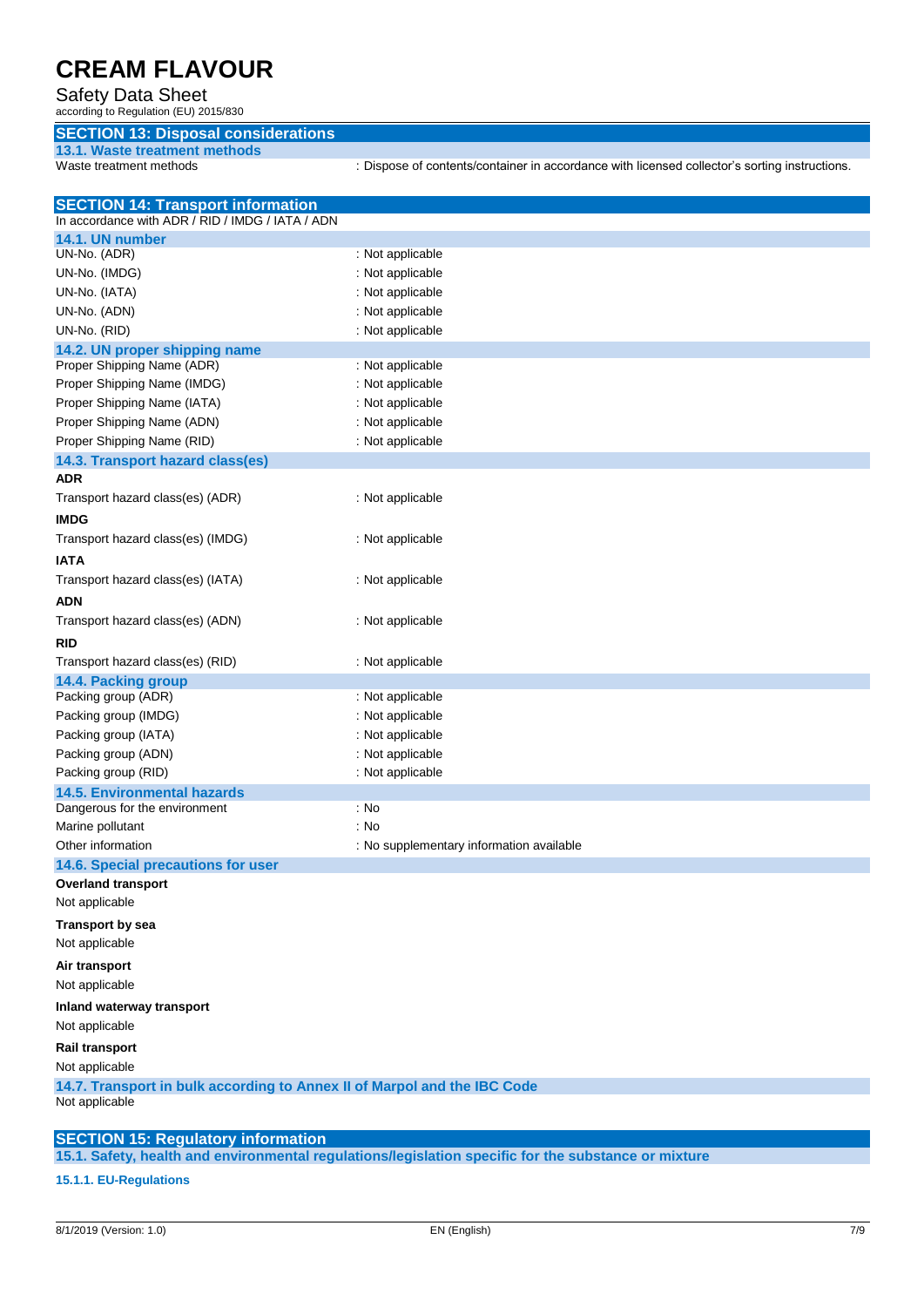### Safety Data Sheet

according to Regulation (EU) 2015/830

Contains no REACH substances with Annex XVII restrictions Contains no substance on the REACH candidate list Contains no REACH Annex XIV substances Contains no substance subject to REGULATION (EU) No 649/2012 OF THE EUROPEAN PARLIAMENT AND OF THE COUNCIL of 4 July 2012 concerning the export and import of hazardous chemicals. Substance(s) are not subject to Regulation (EC) No 850/2004 of the European Parliament and of the Council of 29 April 2004 on persistent organic pollutants and amending Directive 79/117/EEC. **15.1.2. National regulations Germany**

| Reference to AwSV                                                                    | : Water hazard class (WGK) 1, Slightly hazardous to water (Classification according to<br>AwSV, Annex 1)                                          |
|--------------------------------------------------------------------------------------|---------------------------------------------------------------------------------------------------------------------------------------------------|
| 12th Ordinance Implementing the Federal<br>Immission Control Act - 12. BlmSchV       | : Is not subject of the 12. BlmSchV (Hazardous Incident Ordinance)                                                                                |
| <b>Netherlands</b>                                                                   |                                                                                                                                                   |
| SZW-lijst van kankerverwekkende stoffen                                              | : butyric acid is listed                                                                                                                          |
| SZW-lijst van mutagene stoffen                                                       | : None of the components are listed                                                                                                               |
| NIET-limitatieve lijst van voor de voortplanting<br>giftige stoffen - Borstvoeding   | : None of the components are listed                                                                                                               |
| NIET-limitatieve lijst van voor de voortplanting<br>giftige stoffen - Vruchtbaarheid | : None of the components are listed                                                                                                               |
| NIET-limitatieve lijst van voor de voortplanting<br>giftige stoffen - Ontwikkeling   | : None of the components are listed                                                                                                               |
| <b>Denmark</b>                                                                       |                                                                                                                                                   |
| Class for fire hazard                                                                | : Class III-1                                                                                                                                     |
| Store unit                                                                           | $:50$ liter                                                                                                                                       |
| <b>Classification remarks</b>                                                        | : Flammable according to the Danish Ministry of Justice; Emergency management<br>guidelines for the storage of flammable liquids must be followed |
| Danish National Regulations                                                          | : Young people below the age of 18 years are not allowed to use the product                                                                       |
|                                                                                      |                                                                                                                                                   |

**15.2. Chemical safety assessment** No chemical safety assessment has been carried out

### **SECTION 16: Other information**

| Full text of H- and EUH-statements: |                                               |  |
|-------------------------------------|-----------------------------------------------|--|
| Acute Tox. 4 (Inhalation)           | Acute toxicity (inhal.), Category 4           |  |
| Acute Tox. 4 (Oral)                 | Acute toxicity (oral), Category 4             |  |
| Eye Dam. 1                          | Serious eye damage/eye irritation, Category 1 |  |
| Eye Irrit. 2                        | Serious eye damage/eye irritation, Category 2 |  |
| Flam. Liq. 2                        | Flammable liquids, Category 2                 |  |
| Met. Corr. 1                        | Corrosive to metals, Category 1               |  |
| Skin Corr. 1B                       | Skin corrosion/irritation, Category 1B        |  |
| Skin Irrit. 2                       | Skin corrosion/irritation, Category 2         |  |
| Skin Sens. 1                        | Skin sensitisation, Category 1                |  |
| H <sub>225</sub>                    | Highly flammable liquid and vapour.           |  |
| H <sub>290</sub>                    | May be corrosive to metals.                   |  |
| H302                                | Harmful if swallowed.                         |  |
| H314                                | Causes severe skin burns and eye damage.      |  |
| H315                                | Causes skin irritation.                       |  |
| H317                                | May cause an allergic skin reaction.          |  |
| H318                                | Causes serious eye damage.                    |  |
| H319                                | Causes serious eye irritation.                |  |
| H332                                | Harmful if inhaled.                           |  |